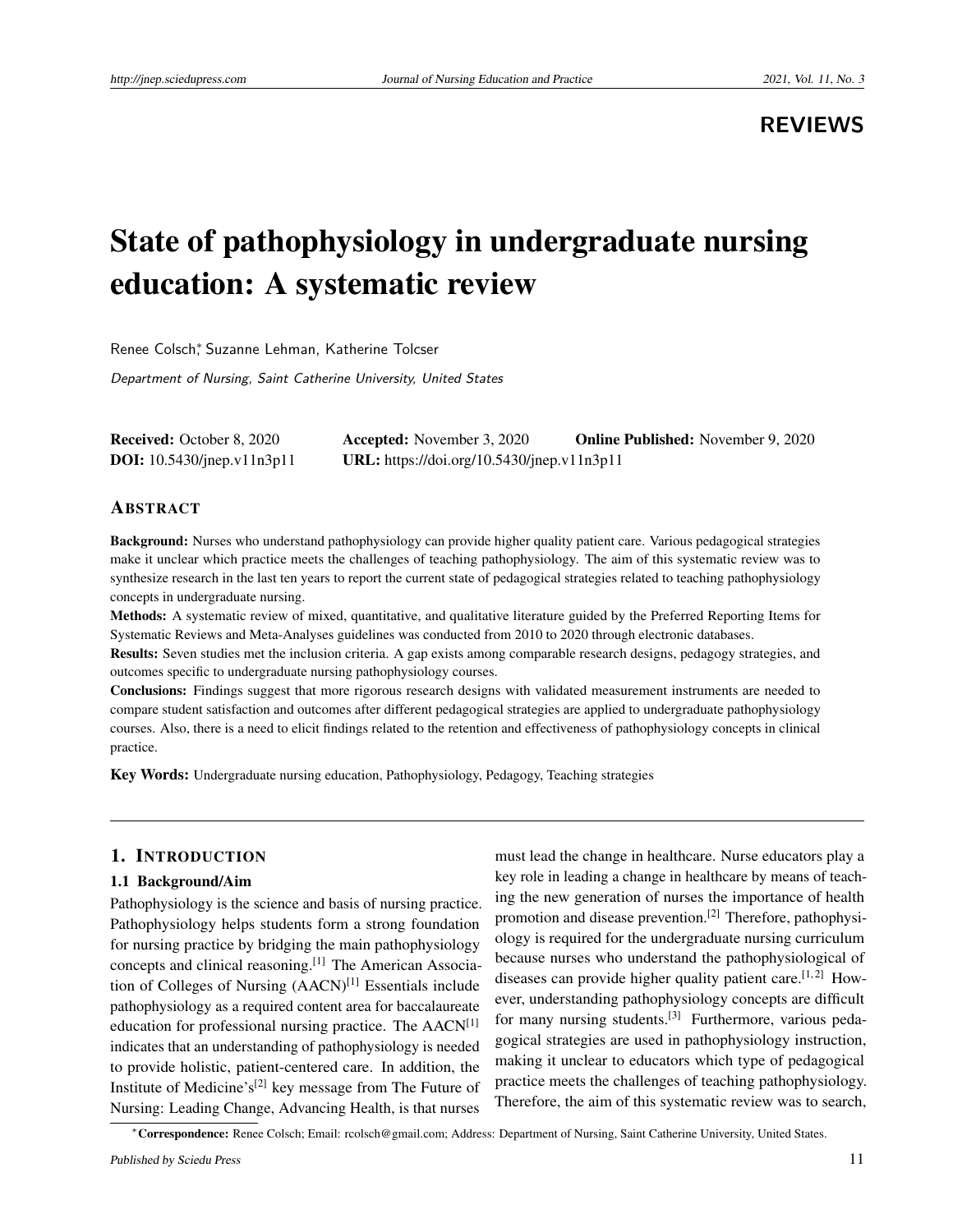extract, and synthesize research completed in the last ten years to report the current state of pedagogical strategies related to teaching pathophysiology concepts in undergraduate nursing.

# 2. METHODS

This review was conducted and reported in line with the Preferred Reporting Items for Systematic Reviews and Meta-Analyses (PRISMA) guidelines.[\[4\]](#page-5-0)

# 2.1 Eligibility criteria

The inclusion criteria were pathophysiology education that included nursing students in the sample population and original research, either national or international. The search was limited to English-language and peer-reviewed articles from March 2010 to March 2020.

# 2.2 Data sources

#### *Search*

With the assistance of a professional academic librarian, the literature search included four databases: PubMed, CINAHL, MEDLINE, and Cochrane library. Within each database,

the search strategy considered that index terms vary across databases. Within CINAHL, the full electronic search strategy included the following search terms: MH "Education, Nursing+") AND pathophysiology AND nurs\* AND (education OR teaching OR instruction OR learning OR classroom OR curriculum OR flipped OR methods OR strategy OR blended OR team OR mixed OR learning OR pedagogy).

# 2.3 Review methods

#### 2.3.1 *Study selection*

The database search strategy yielded 147 records. Websites were scanned for gray literature. Results were narrowed to 7 records based on inclusion criteria. References from these 7 records were manually searched for other relevant literature. See Figure 1 for an illustration of study selection. The Cochrane Grading of Recommendations, Assessment, Development, and Evaluation (GRADE) approach was utilized to assess studies for quality, study design, data reporting, and risk of bias. Included studies were rated as 'high' or 'low' based on the six domains of possible risk: selection, performance, detection, attrition, reporting, and other bias (see Table 1). $[5]$ 



Figure 1. Flowchart for search and selection strategy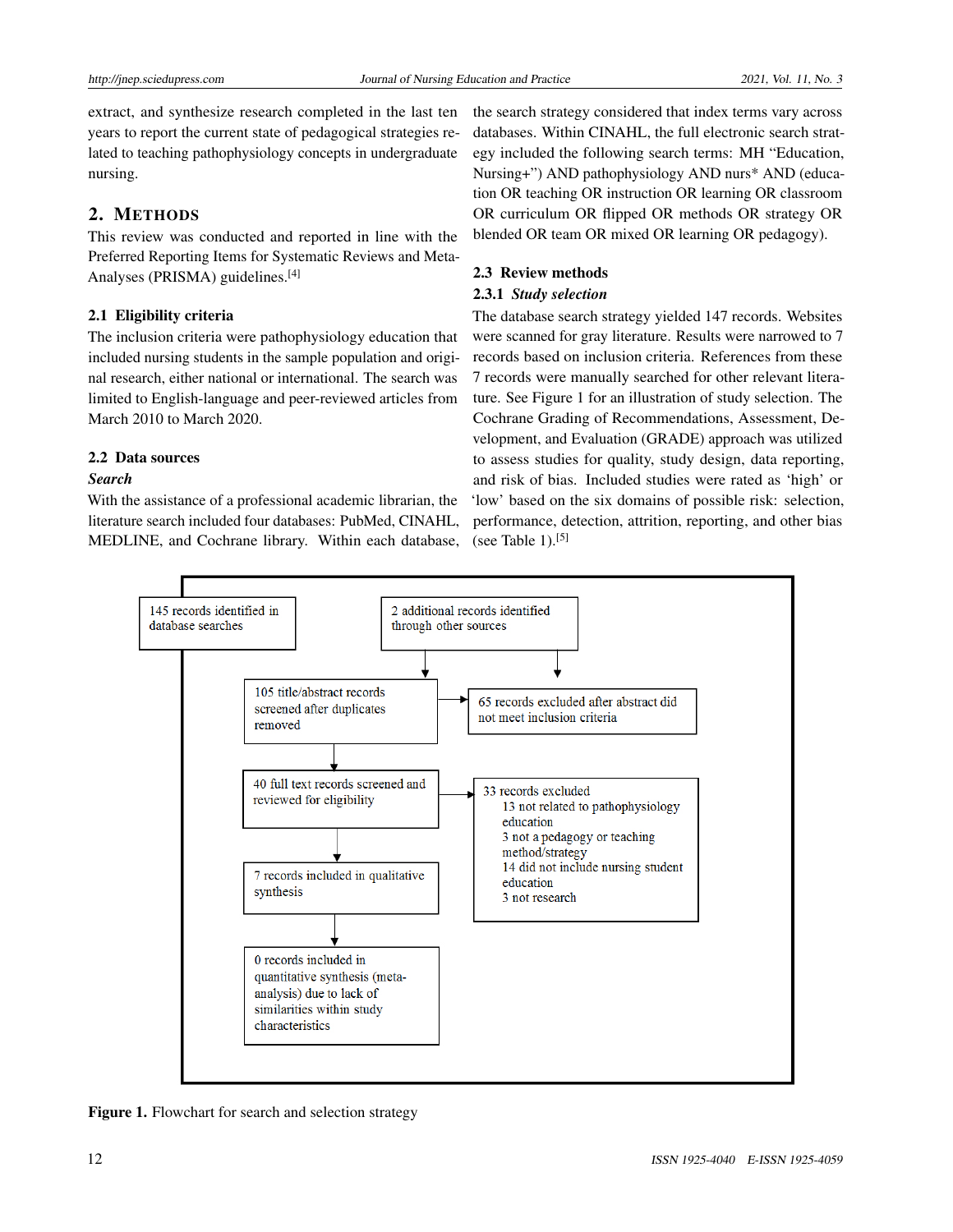# Table 1. Summary of the state of pedagogical strategies in undergraduate nursing pathophysiology education

| Author<br>Year                   | <b>Design</b>                                                                           | <b>Purpose</b>                                                                                                                                                                             | <b>Sample</b>                                                                         | Pedagogical<br><b>Strategies</b>                                         | <b>Measurement</b><br><b>Instrument</b>                                                                                                                                                                                                                                                                              | <b>GRADE</b> | <b>Outcomes</b>                                                                                                                                                                                                                                                   |
|----------------------------------|-----------------------------------------------------------------------------------------|--------------------------------------------------------------------------------------------------------------------------------------------------------------------------------------------|---------------------------------------------------------------------------------------|--------------------------------------------------------------------------|----------------------------------------------------------------------------------------------------------------------------------------------------------------------------------------------------------------------------------------------------------------------------------------------------------------------|--------------|-------------------------------------------------------------------------------------------------------------------------------------------------------------------------------------------------------------------------------------------------------------------|
| Blissitt<br>2016<br><b>US</b>    | Quantitative,<br>quasi-experimental,<br>nonrandomized<br>control group,<br>pre/posttest | Compare scores on<br>pre/posttests and<br>course satisfaction<br>between traditional and<br>blended formats in a<br>nursing<br>pathophysiology<br>course                                   | Nursing<br>students<br>$(N = 56)$ .                                                   | Blended<br>learning                                                      | 18-item proctored<br>pre/posttest, and a<br>32-item online survey.<br>The survey had 29<br>items related to<br>educational quality<br>adopted from Marsh's<br>Student Evaluation of<br><b>Educational Quality</b><br>Questionnaire (Marsh<br>et al., 1997).                                                          | Low          | Results were<br>inconclusive. Students<br>in traditional group ( $n =$<br>25) reported statistically<br>significantly higher<br>satisfaction ratings than<br>students in the blended<br>group $(n = 31)$ .                                                        |
| <b>Branney</b><br>2018<br>UK     | Mixed methods<br>observational study                                                    | Evaluate the use of<br>team-based learning in<br>the teaching of applied<br>pathophysiology<br>to undergraduate<br>student nurses                                                          | Year <sub>2</sub><br>undergraduate<br>student<br>nurses<br>$(N = 197)$                | Team-based<br>learning<br>(TBL)                                          | TBL-SAI, had 33<br>items rated on a<br>five-point Likert<br>scale, reported to be<br>valid and reliable tool<br>(Mennenga, 2012).<br>Learning was assessed<br>by a two-hour unseen<br>examination paper,<br>focus group<br>discussions mirrored<br>the TBL-SAI<br>subscales                                          | Low          | $167 (85\%$ response rate)<br>indicated a favorable<br>experience with TBL.<br>Students reported<br>higher accountability<br>(93%) and satisfaction<br>(92%). Exam scores on<br>TBL taught material<br>were comparable to<br>those of lecture-taught<br>material. |
| Christensen<br>2015<br><b>US</b> | Quantitative                                                                            | To develop a model<br>within Nursing<br>Practice in the Context<br>theory subject, to<br>include a bioscientist<br>lecturing to<br>complement the<br>nursing lecturer                      | Undergraduate<br>Nursing<br>students<br>$(N = 43)$                                    | Team teaching<br>$model - bio$<br>scientist and<br>nurse<br>academic     | A 15-item quantitative<br>questionnaire was<br>developed, with<br>responses scored on a<br>Likert scale $(1 =$<br>strongly disagree; $5 =$<br>strongly agree).<br>Questionnaire items<br>related to patient care,<br>pathophysiology-<br>nursing links, and the<br>relevance of the<br>bioscientist<br>contribution. | Low          | Results support model.<br>More than 90% of<br>respondents agreed that<br>having a bioscientist<br>who focused on nursing<br>student needs helped to<br>increase knowledge of<br>patient conditions.                                                               |
| El Hussein<br>2015<br>Canada     | Literature review<br>and educational<br>innovation                                      | Describe a teaching<br>innovation visual<br>narrative illustration<br>(VNI) and demonstrate<br>how VNIs are used to<br>teach complex<br>pathophysiology<br>concepts to nursing<br>students | NA                                                                                    | Visual<br>narrative<br>illustration                                      | NA                                                                                                                                                                                                                                                                                                                   | Low          | Use of VNI is an<br>innovative teaching<br>strategy that has<br>potential to enhance<br>other course materials<br>and bridge knowledge<br>gaps                                                                                                                    |
| Hinkle<br>2018<br>US             | Pilot study<br>quantitative                                                             | Investigate the<br>feasibility and use of<br>adaptive case studies in<br>a nursing<br>pathophysiology<br>course developed<br>within the Realizeit<br>adaptive learning<br>environment.     | Students<br>enrolled in<br>undergraduate<br>nursing<br>pathophysiology<br>$(N = 241)$ | Adaptive<br>learning<br>environment                                      | Realizeit captured<br>data and provided<br>information as to how<br>the students'<br>interaction with the<br>case studies impacted<br>their performance in<br>the modules                                                                                                                                            | Low          | Preliminary evidence<br>supports the use of<br>adaptive case studies in<br>nursing education                                                                                                                                                                      |
| Lewis<br>2017<br>US              | Quantitative                                                                            | Determine if students<br>identified key content<br>information to use<br>in their haiku and to<br>determine if students<br>were engaged the<br>creation of the haiku                       | Undergraduate<br>pathophysiology<br>courses $(N = 91)$                                | Active<br>learning -<br>haiku                                            | Survey of 5 questions<br>used a four-point<br>Likert scale                                                                                                                                                                                                                                                           | Low          | 16 accelerated students<br>completed the survey<br>and 63 were traditional<br>students. Students<br>found haiku exercise<br>engaging, and that it<br>promoted active<br>learning within a group.                                                                  |
| Marques<br>2016<br>US            | Quantitative                                                                            | A problem-based<br>hybrid<br>pathophysiology<br>course was designed to<br>enhance students'<br>comprehension of<br>material and<br>application in the<br>clinical setting                  | Second-year<br>nursing degree<br>students<br>$(N = 964)$                              | Problem-based<br>hybrid<br>learning<br>on-line<br>platform was<br>Moodle | Case of the week<br>indicators and person-<br>al satisfaction and<br>learning outcomes<br>(assessed through an<br>online questionnaire)                                                                                                                                                                              | Low          | Success of this method<br>by students' approvals:<br>$1,126(4.6%)$ students in<br>2012 to 2013 ( $n = 303$ ).<br>1,132 (39.3%) students<br>in 2013 to 2014 ( $n =$<br>336).<br>1,144 (44.3%) students<br>in 2014 to 2015 ( $n =$<br>325).                         |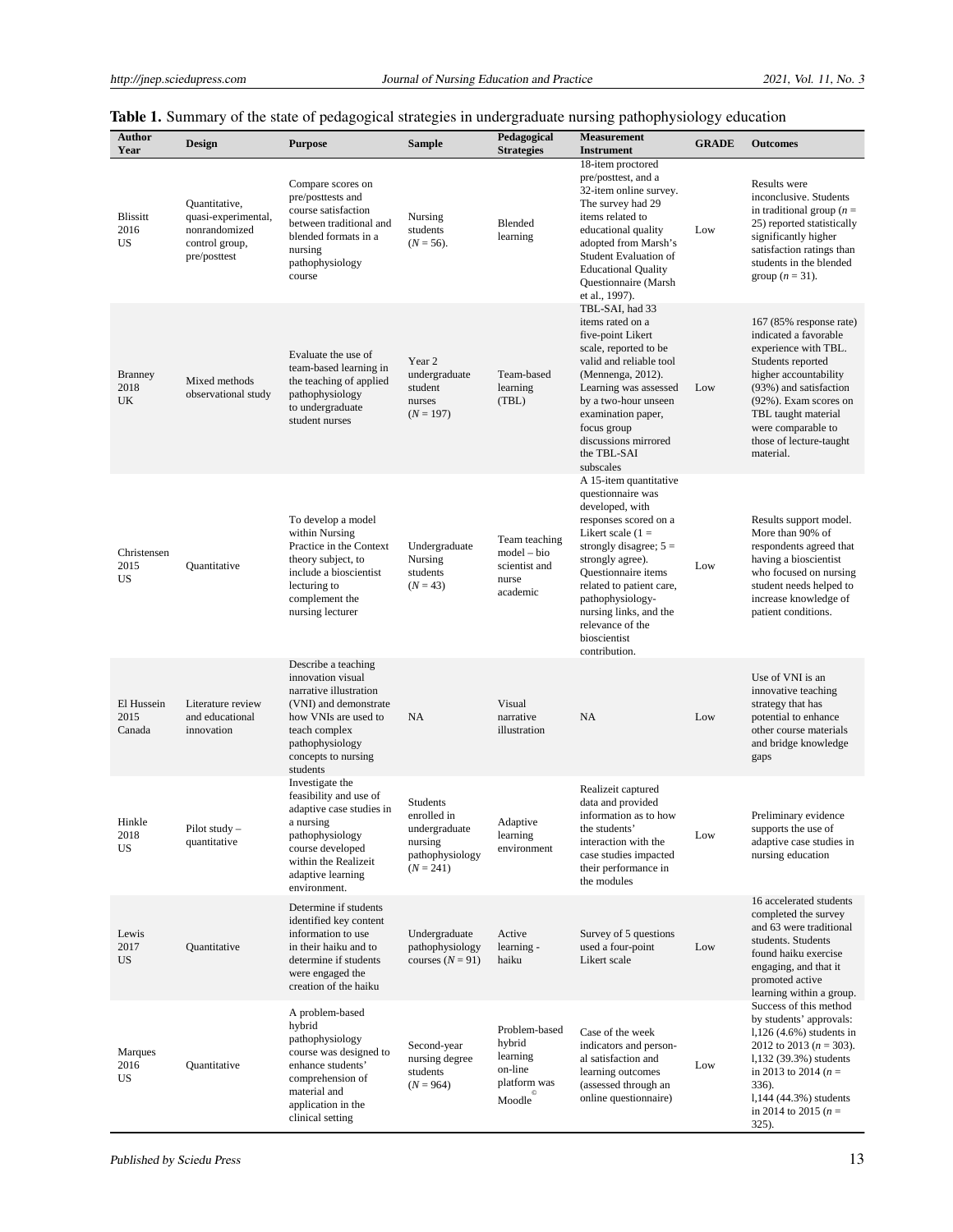#### 2.3.2 *Data collection process*

Data extraction was completed for the 7 identified articles. The lead author extracted the following data: Author/year, design, purpose, sample, pedagogy intervention, measurement instrument, GRADE, and outcomes. All authors then checked the data, and a consensus was reached. The quantitative synthesis was not completed due to the lack of similarities within study characteristics.

# 3. RESULTS

This review indicates that gaps exist among comparable research designs, pedagogy strategies, and outcomes specific to undergraduate nursing pathophysiology courses. Also, a gap exists in findings related to the retention and effectiveness of pathophysiology concepts in clinical practice.

#### 3.1 Designs

Five studies used a quantitative design, one study was mixed methods, and one study was a literature review. Four quantitative and the one mixed methods study used satisfaction surveys within one group of nursing students.<sup>[\[6](#page-5-2)[–11\]](#page-5-3)</sup> Two of these five surveys were adopted from valid and reliable mea-surement instruments.<sup>[\[6,](#page-5-2)[7\]](#page-5-4)</sup> One quantitative study (N = 56) used a pretest-posttest design with nursing students in tradi-tional (n = 25) and blended (n = 31) groups.<sup>[\[6\]](#page-5-2)</sup> The one mixed method qualitative design used focus group discussions.[\[7\]](#page-5-4) The literature review described visual narrative as a teaching innovation for teaching pathophysiology concepts.<sup>[\[12\]](#page-5-5)</sup>

#### 3.2 Sample and setting

Sample sizes for these six studies, including the mixed method study but minus the literature review, ranged from 56 to 964, with a median of  $510^{[6-12]}$  $510^{[6-12]}$  $510^{[6-12]}$  Each study included prelicensure nursing students enrolled in undergrad-uate pathophysiology courses.<sup>[\[6](#page-5-2)-12]</sup> Also, each study was conducted in an academic setting with four studies in the United States, one study in the United Kingdom, and one study in Canada.<sup>[\[6–](#page-5-2)[12\]](#page-5-5)</sup> All studies were conducted in the academic setting by nursing faculty.[\[6–](#page-5-2)[12\]](#page-5-5) One study included a bioscientist faculty.<sup>[\[8\]](#page-5-6)</sup>

#### 3.3 Pedagogical strategies

Table 1 illustrates the pedagogical models used in pathophysiology instruction. All seven studies took an active learning strategy under the Constructivist theory.  $[6-12]$  $[6-12]$  Specific pedagogical strategies included: blended  $(N = 56)$ , <sup>[\[6\]](#page-5-2)</sup> team-based  $(N = 253)$ , <sup>[\[7,](#page-5-4)[8\]](#page-5-6)</sup> visual narrative illustration, <sup>[\[12\]](#page-5-5)</sup> adaptive learning environment  $(N = 241)$ ,<sup>[\[9\]](#page-5-7)</sup> active learning haiku  $(N = 1241)$ 91),<sup>[\[10\]](#page-5-8)</sup> and problem-based hybrid (N = 964).<sup>[\[11\]](#page-5-3)</sup>

# 3.4 Measurement instruments

Two studies indicated using a validated tool and provided reference to a previous publication, which indicates psycho-metric tool testing.<sup>[\[6,](#page-5-2)[7\]](#page-5-4)</sup> Table 1 provides the names of the validated instruments. One of these two studies also indicated using examination data and qualitative interviews.[\[7\]](#page-5-4) The four other studies indicated using survey questionnaires, grades, and computer program generated aggravated data.<sup>[8-[11\]](#page-5-3)</sup> One study was a review of the literature, and no report was pro-vided on specific study tools.<sup>[\[12\]](#page-5-5)</sup>

### 3.5 Outcome

Outcomes for the six studies were generally all positive.<sup>[\[6–](#page-5-2)[12\]](#page-5-5)</sup> Outcomes primarily evaluated student satisfaction, engagement, and success measured by surveys, course, or assign-ment grades.<sup>[\[6–](#page-5-2)[12\]](#page-5-5)</sup>

#### 4. DISCUSSION

Only two studies conducted a rigorous research design with validated measurement tools.<sup>[\[6,](#page-5-2)[7\]](#page-5-4)</sup> This lack of rigorous research may be the direct result of the limited focus on pedagogical design in pathophysiology courses. Current pathophysiology courses are often taught using traditional pedagogy models,[\[13\]](#page-5-9) despite the criticism of the lack of teaching strategy effectiveness.<sup>[\[14,](#page-5-10) [15\]](#page-5-11)</sup> The use of traditional pedagogy models maybe because of how the depth and breadth of pathophysiology concepts make it well suited for traditional pedagogical delivery. Although educators recognize that teaching pathophysiology concepts with active learning pedagogies is substantial to student learning, the lack of reported studies on pedagogical practice for pathophysiology instruction makes it challenging to implement pedagogies other than the traditional method.<sup>[\[1,](#page-4-0) [2,](#page-4-1) [4,](#page-5-0) [13\]](#page-5-9)</sup> Therefore, this lack of reported studies comparing different pedagogical strategies increases educators' struggle to identify the most effective pedagogy for student success and strategies in their current traditional pathophysiology courses.<sup>[\[6\]](#page-5-2)</sup> The current literature reports on outcomes of six different pedagogy interventions within undergraduate pathophysiology nursing courses: blended, team-based, visual narrative illustration, adaptive learning environment, active learning haiku, and problem-based hybrid.<sup>[\[6](#page-5-2)[–12\]](#page-5-5)</sup> However, due to the paucity of research specific to pedagogy interventions and the lack of similar research design in undergraduate pathophysiology courses, a comparison of study results on pedagogical effectiveness is limited.

Gaps in the literature remain, and further research is needed to support the use of non-traditional pedagogy interventions. El Hussein, Salyers, and Osuji<sup>[\[12\]](#page-5-5)</sup> literature review highlighted that most of the previous literature on strategies to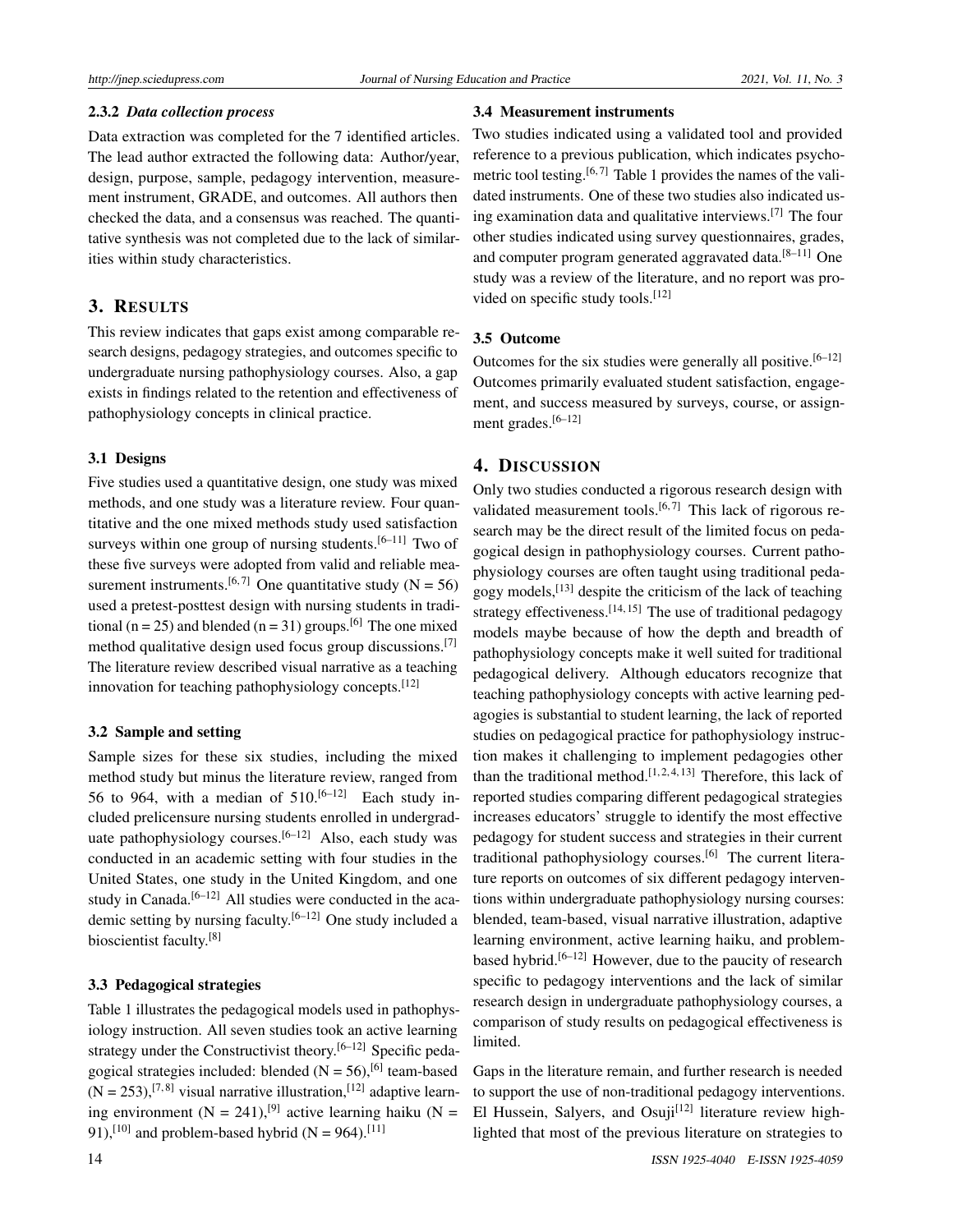teach pathophysiology recommended the need for educators to use a variety of teaching strategies to meet students' different learning styles. Similarly, this review highlighted that although multiple teaching strategies have been used, the traditional lecture format remains the most common method for nursing pathophysiology delivery.[\[12\]](#page-5-5) Only two studies compared undergraduate nursing students' pathophysiology scores and satisfaction with another pedagogical strategy to the traditional method.<sup>[\[6,](#page-5-2)[7\]](#page-5-4)</sup> Also, Blissitt<sup>[\[6\]](#page-5-2)</sup> recommended further research to support the use of blended learning with a focus on identifying teaching strategies that foster student satisfaction and success in nursing pathophysiology courses. Findings from Branney and Priego-Hernández<sup>[\[7\]](#page-5-4)</sup> also recommend that future studies are needed to compare outcomes of a team-based learning model to other teaching strategies as well as longitudinal studies to examine knowledge retention in clinical practice. The lack of reported comparable pedagogical studies warrants the need for studies that compare outcomes after the use of different pedagogical strategies as applied to undergraduate nursing pathophysiology courses.

Another area needing further research is the retention and effectiveness of applying pathophysiology concepts in clinical practice. Christensen et al.<sup>[\[8\]](#page-5-6)</sup> study indicated that their teamteaching approach effectively enhanced students' ability to link pathophysiology concepts to nursing practice. Also, Christensen et al.<sup>[\[8\]](#page-5-6)</sup> stated, "improved understanding of the knowledge and application of pathophysiology will better inform clinical decisions, and ultimately improve quality of patient care" (p. 3741). Hinkle and Moskal<sup>[\[9\]](#page-5-7)</sup> indicated that their pilot study supports an adaptive learning environment in nursing education. However, future studies need to be done to examine the impact of students' engagement with adaptive case studies on knowledge and outcomes.[\[9\]](#page-5-7) Similarly, Lewis<sup>[\[10\]](#page-5-8)</sup> found that a Haiku active learning approach was effective in promoting active learning among undergraduate pathophysiology students. However, educators need to determine the best place to use haiku in their courses. None of these studies measured the effectiveness of applying pathophysiology concepts to nursing practice. Furthermore, these

studies did not compare outcomes from different pedagogical strategies utilized in undergraduate pathophysiology courses.

In terms of what pedagogical strategies these studies recommend for undergraduate nursing pathophysiology courses, there needs to be research studies that use validated measurement instruments to specifically evaluate pedagogical strategies utilized in undergraduate nursing pathophysiology courses. Only one study was longitudinal over three years,<sup>[\[11\]](#page-5-3)</sup> and two studies used a validated survey.<sup>[\[6,](#page-5-2)[7\]](#page-5-4)</sup> The lack of reported comparable pedagogical studies specific to nursing pathophysiology and the lack of validated measurement instruments do not allow educators to determine the best strategy to apply in nursing pathophysiology courses. Future research should include these aspects to better discern the implications and generalizability of applying such strategies.

# 5. CONCLUSIONS

The aim of this systematic literature review was to search, extract, and synthesize research completed in the last ten years to report the current state of pedagogical strategies related to teaching pathophysiology concepts in undergraduate nursing. This review indicates that gaps exist among comparable research designs, pedagogy strategies, and outcomes specific to undergraduate nursing pathophysiology courses. Also, a gap exists in findings related to the retention and effectiveness of pathophysiology concepts in clinical practice. Therefore, further research is needed to compare student satisfaction and outcomes after different pedagogical strategies are applied to undergraduate pathophysiology courses. Further research is needed on the retention and effectiveness of applying pathophysiology concepts in clinical practice. Studies that specifically evaluate pedagogical strategies as applied in undergraduate nursing pathophysiology courses will provide evidence at the higher level of analysis and evaluation of educational style, which will help educators decide the best strategy to apply in their course.

# CONFLICTS OF INTEREST DISCLOSURE

The authors declare that there is no conflict of interest.

#### **REFERENCES**

- <span id="page-4-0"></span>[1] AACN: The Essentials of Baccalaureate Education for Professional Nursing Practice. Fiscal year 2008. [Internet]. American Association of Colleges of Nursing. c2008 [cited 2020 Feb] Available from: [http://www.aacnnursing.org/portals/42/pub](http://www.aacnnursing.org/portals/42/publications/baccessentials08.pdf) [lications/baccessentials08.pdf](http://www.aacnnursing.org/portals/42/publications/baccessentials08.pdf)
- <span id="page-4-1"></span>[2] IOM: The Future of Nursing: Leading Change, Advancing Health. [Internet]. Institute of Medicine (US) Committee on the Robert Wood

Johnson Foundation Initiative on the Future of Nursing, at the Institute of Medicine. c2011 [cited 2020 Feb] National Academies Press (US). Available from: [https://pubmed.ncbi.nlm.nih.gov/24](https://pubmed.ncbi.nlm.nih.gov/24983041/) [983041/](https://pubmed.ncbi.nlm.nih.gov/24983041/)

<span id="page-4-2"></span>[3] McVicar A, Andrew S, Kemble R. The 'bioscience problem' for nursing students: an integrative review of published evaluations of Year 1 bioscience, and proposed directions for curriculum development, Nurse Education Today. 2015; 35(3): 500-509. PMid:25534183